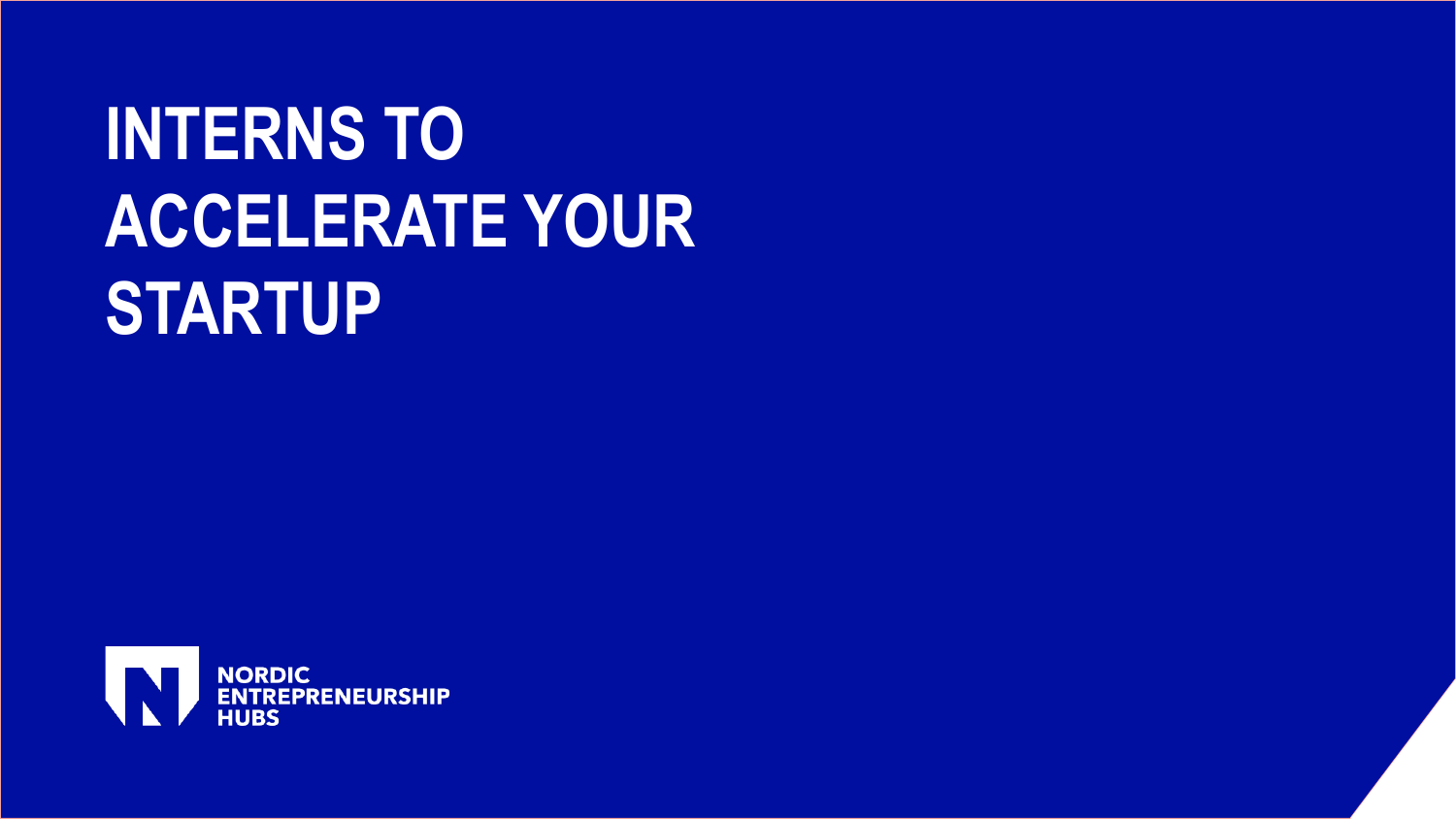

#### **WHY ARE WE TALKING ABOUT INTERNS?**

Interns can be used to boost your startup:

- Get an extra set of hands
- Train your leadership skills
- Potentially a new core team member

But it does take some work - and we'll guide you!

- $\triangleright$  Discussion tool for taking in interns
- ➢ Support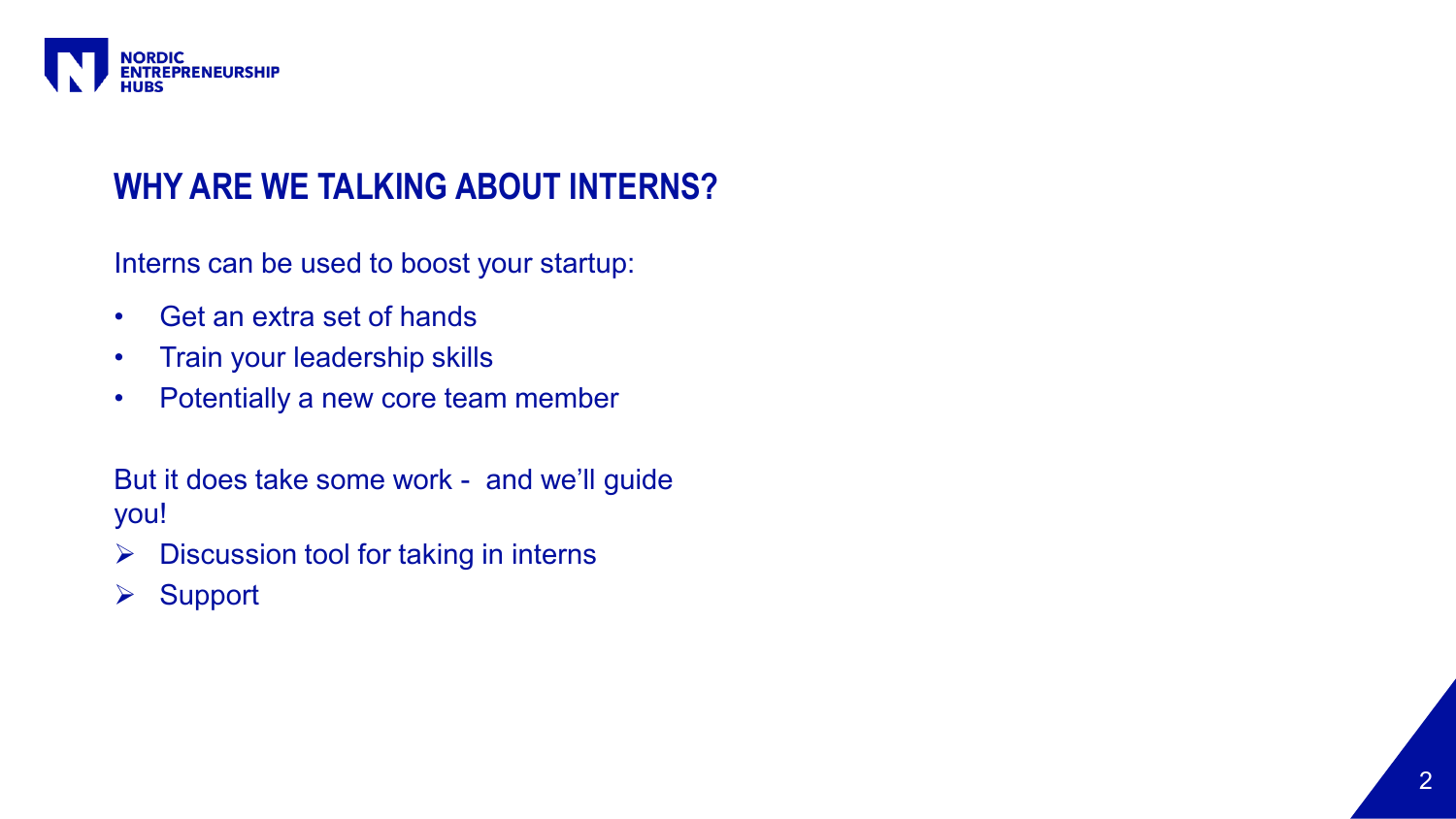

### **HOW DID THE DISCUSSION TOOL CAME TO BE? A SHORT BACKGROUND**

We have seen first hand how an intern can accelerate a startup's development. But we have also seen internships where the outcome hasn't lived up to the expectations – not the startup's nor the intern's.

Nordic Entrepreneurship Hubs has conducted interviews with startups and interns to **identify challenges, opportunities, do's and don'ts**  when adding an intern to your team.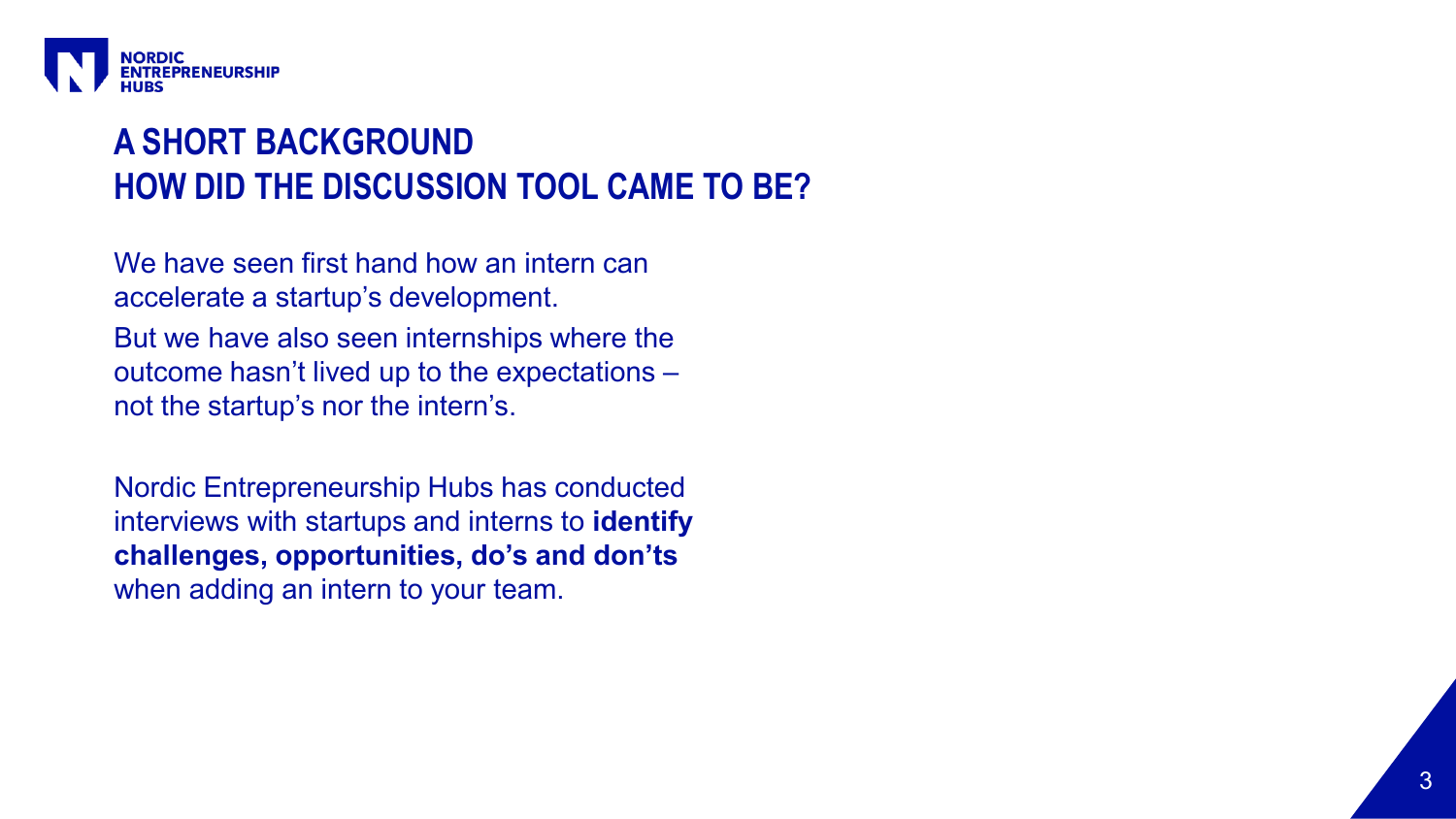

### **THE DISCUSSION TOOL FOR TAKING IN INTERNS**

- Set of three topics with questions
- Legal package (ask your coach!) The expectations of the expectations

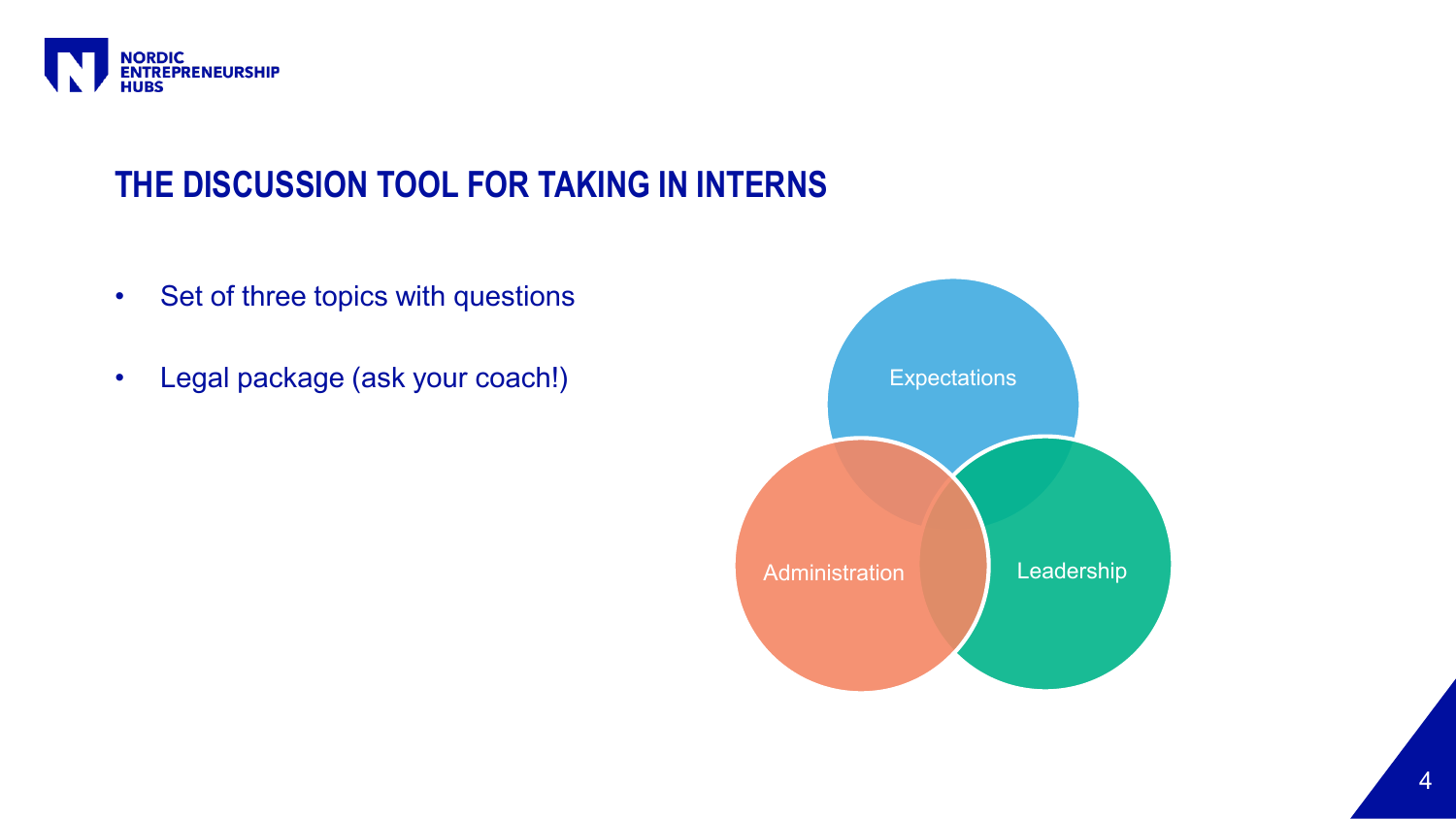

#### **EXPECTATIONS**

- Understanding the team's expectations of the role of an intern
- Understanding the intern's expectations



#### **ADMINISTRATION**

- Practical aspects of the recruitment process
- Employer branding
- Legal package

#### **LEADERSHIP**

How you can become good leaders (and what that means to you)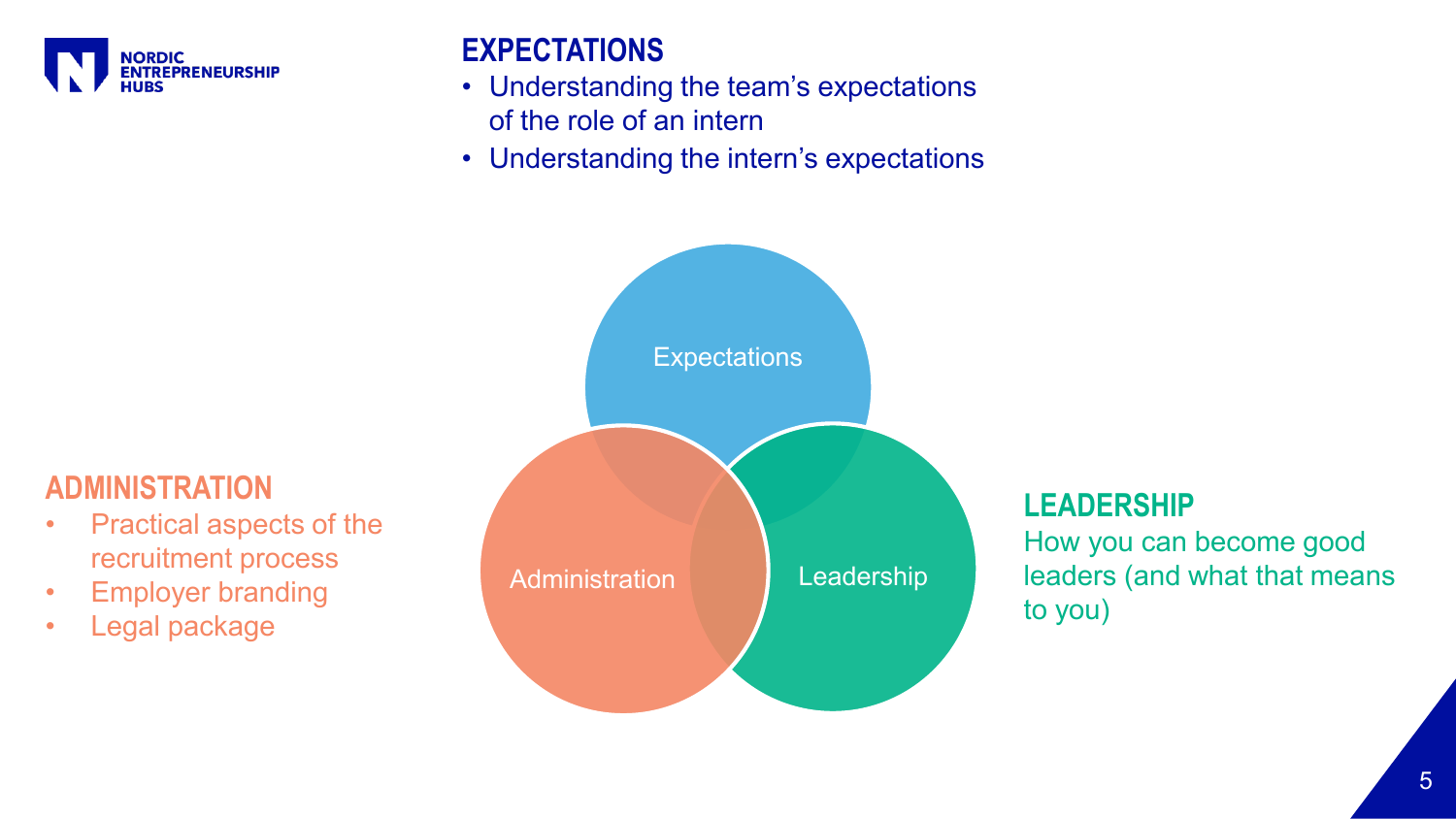

#### **EXPECTATIONS**

- Talking about expectations mean to figure out *why* you as a team want an intern, and what you can offer in exchange
- Expectations within the core team, and between the core team and intern.
- Aim to create win-win situations!

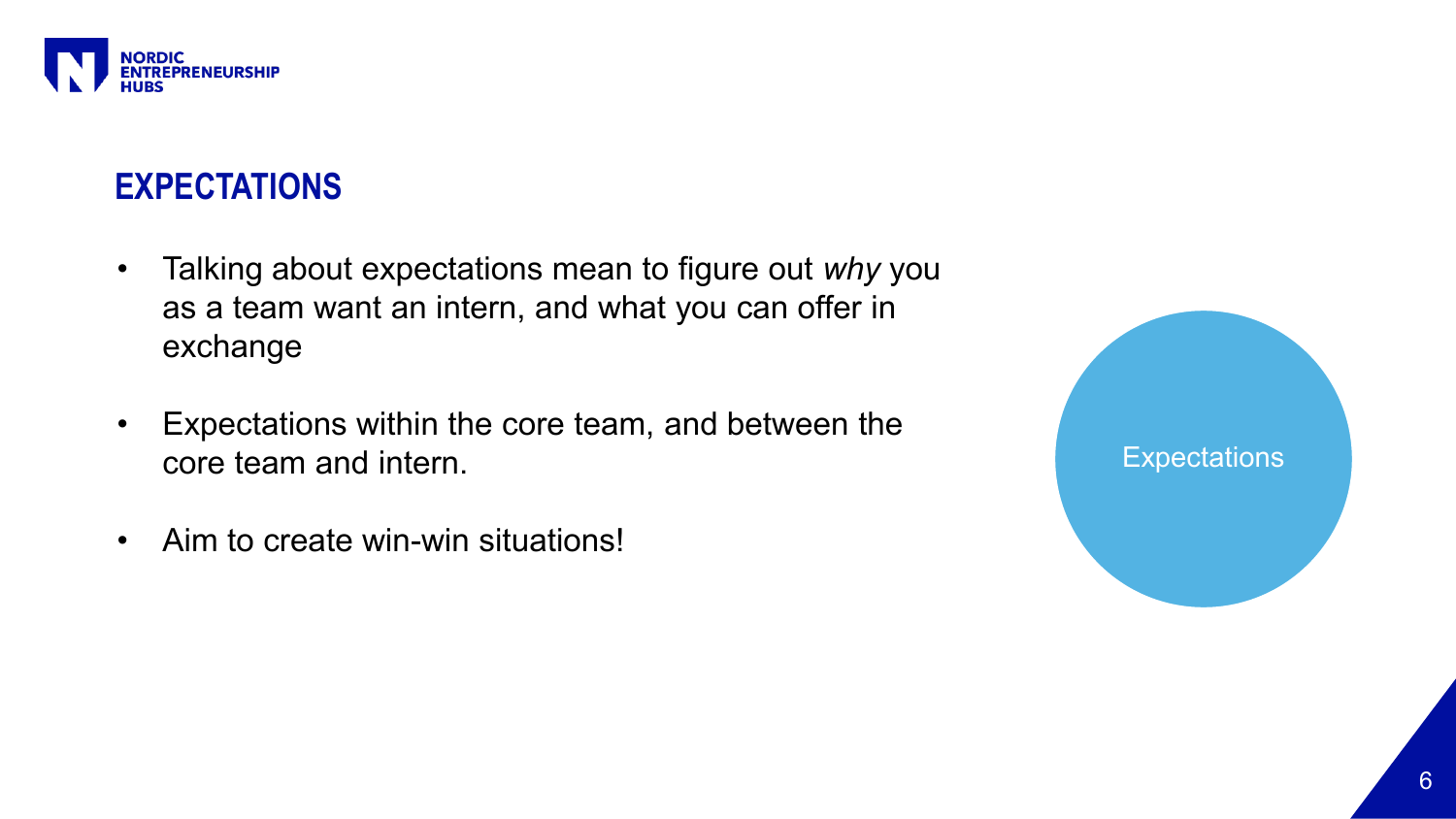

## **EXPECTATIONS Exercise time!**

Discuss why you want an intern and for what purposes?

Example of questions to get you started:

- Why do you want an intern?
- What competencies are you looking for in an intern?
- What can you offer the intern?

**Come up with** bullet points.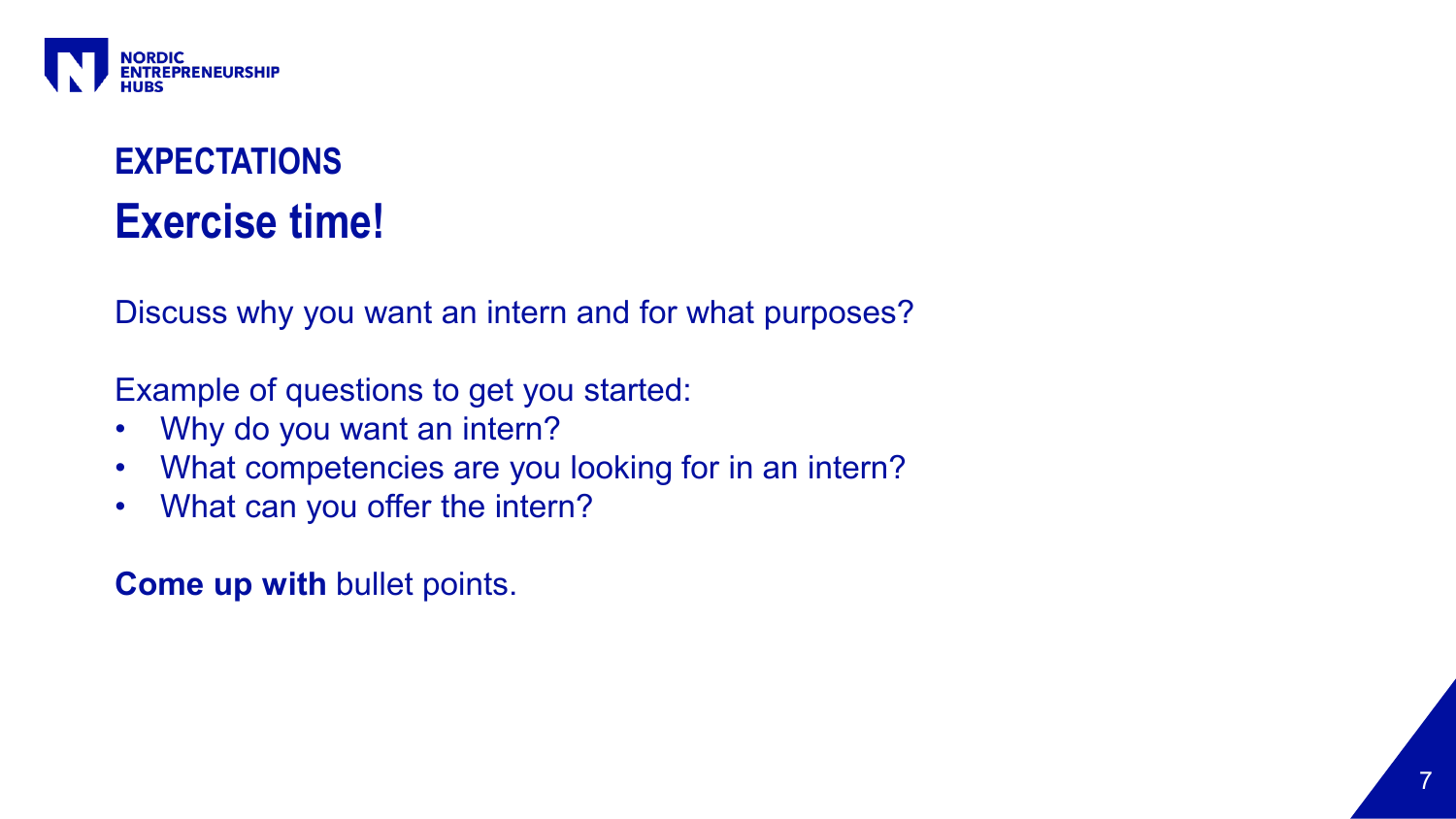# **Let's hear what you came up with!**

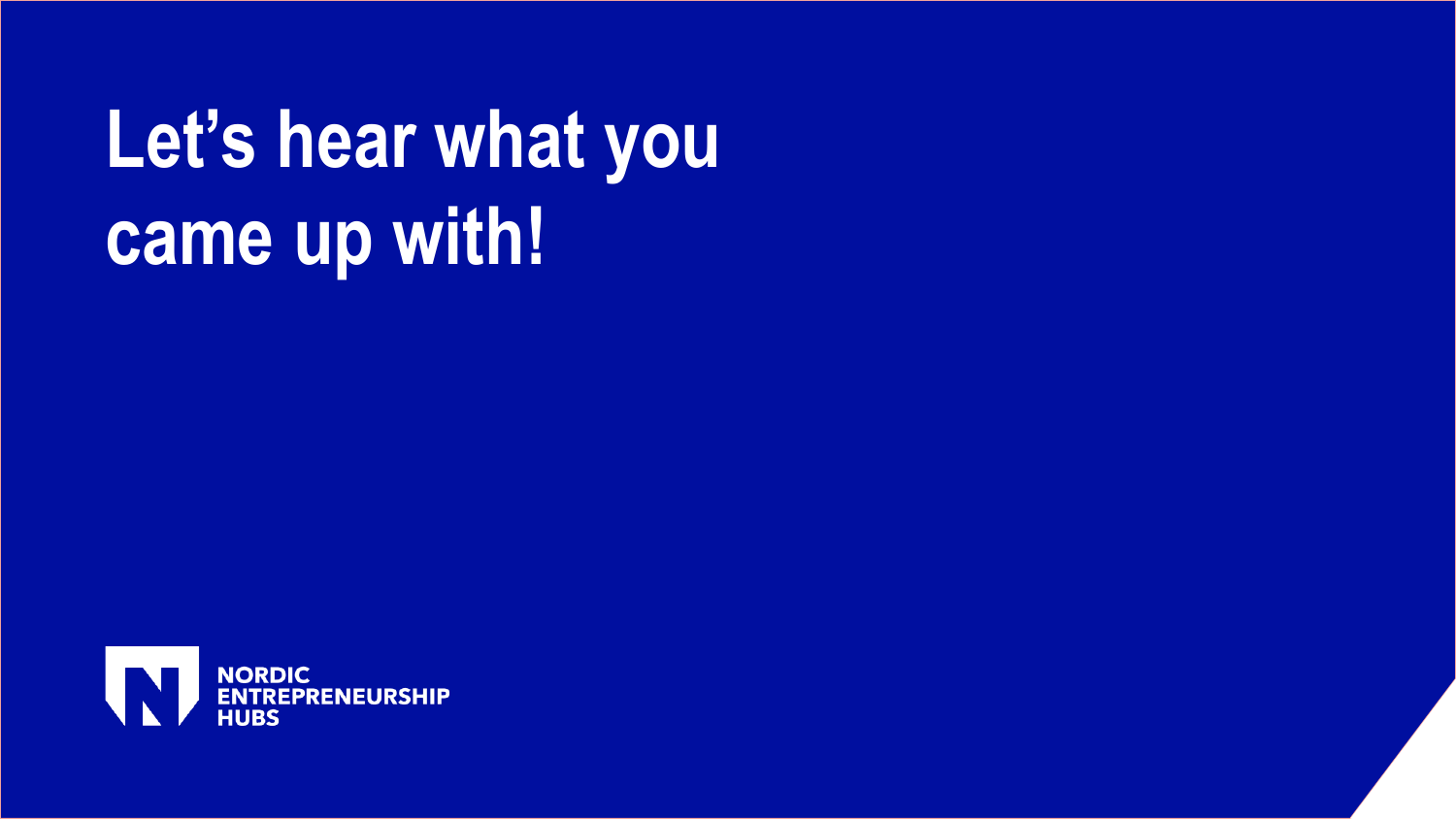

### **LEADERSHIP**

Having an intern is a way to:

- Get additional workforce and competence in the startup.
- To practice and develop your leadership skills when being responsible for an intern.

Example of questions to consider as part of your leadership

- How you will divide the responsibility within the core team
- If you want to set up at program and/or a structure for the intern
- How much time you can spare for managing the internship
- If you have all competencies you need to manage the internship. If not, how you can acquire them

#### Leadership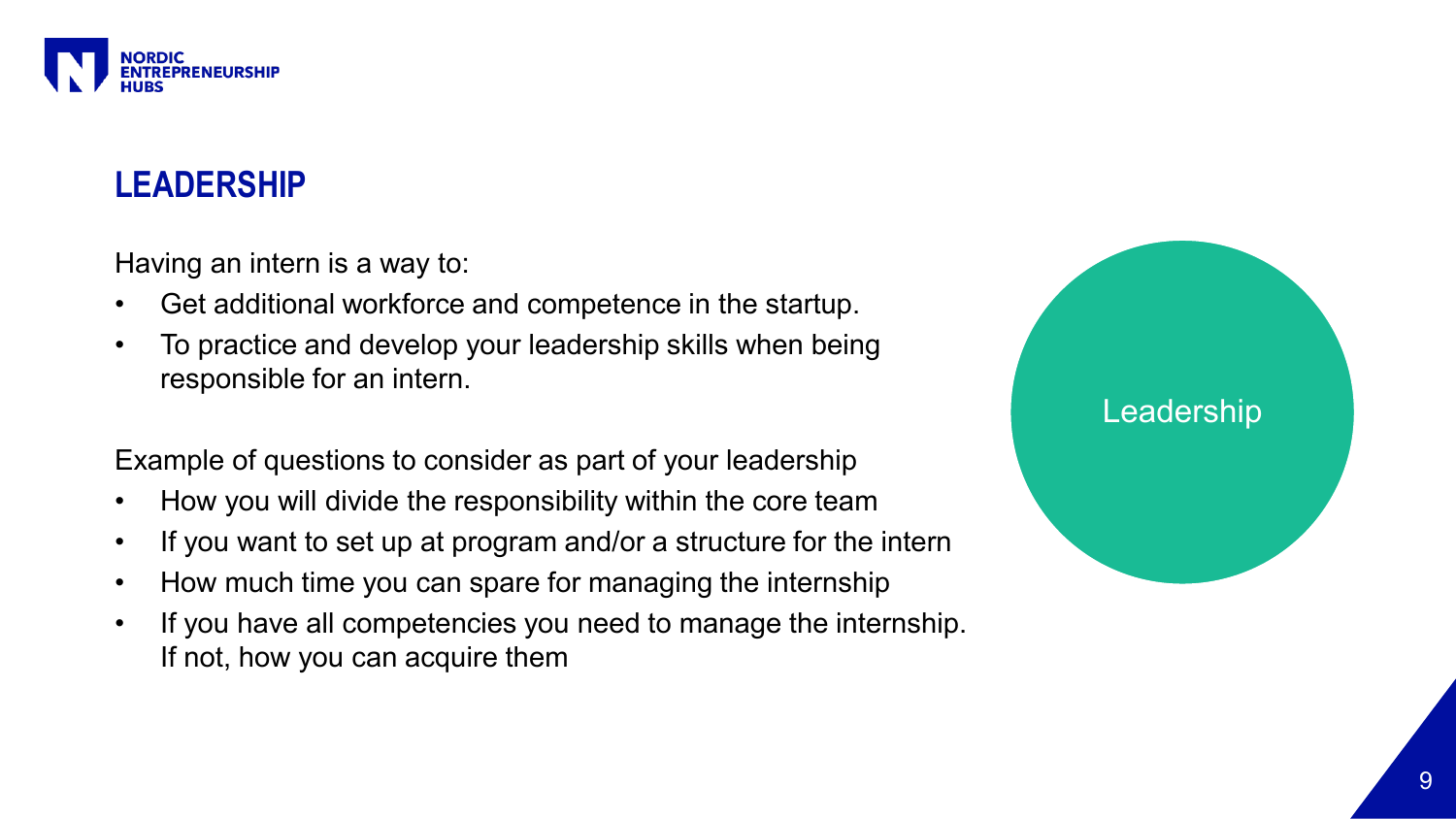

### **LEADERSHIP**

## **Exercise time!**

Discuss in your team: Think back on a situation where you experienced/met a good leader. What made that leadership good?

**Come up with** bullet points for what kind of leader you want to be, and how can you facilitate that.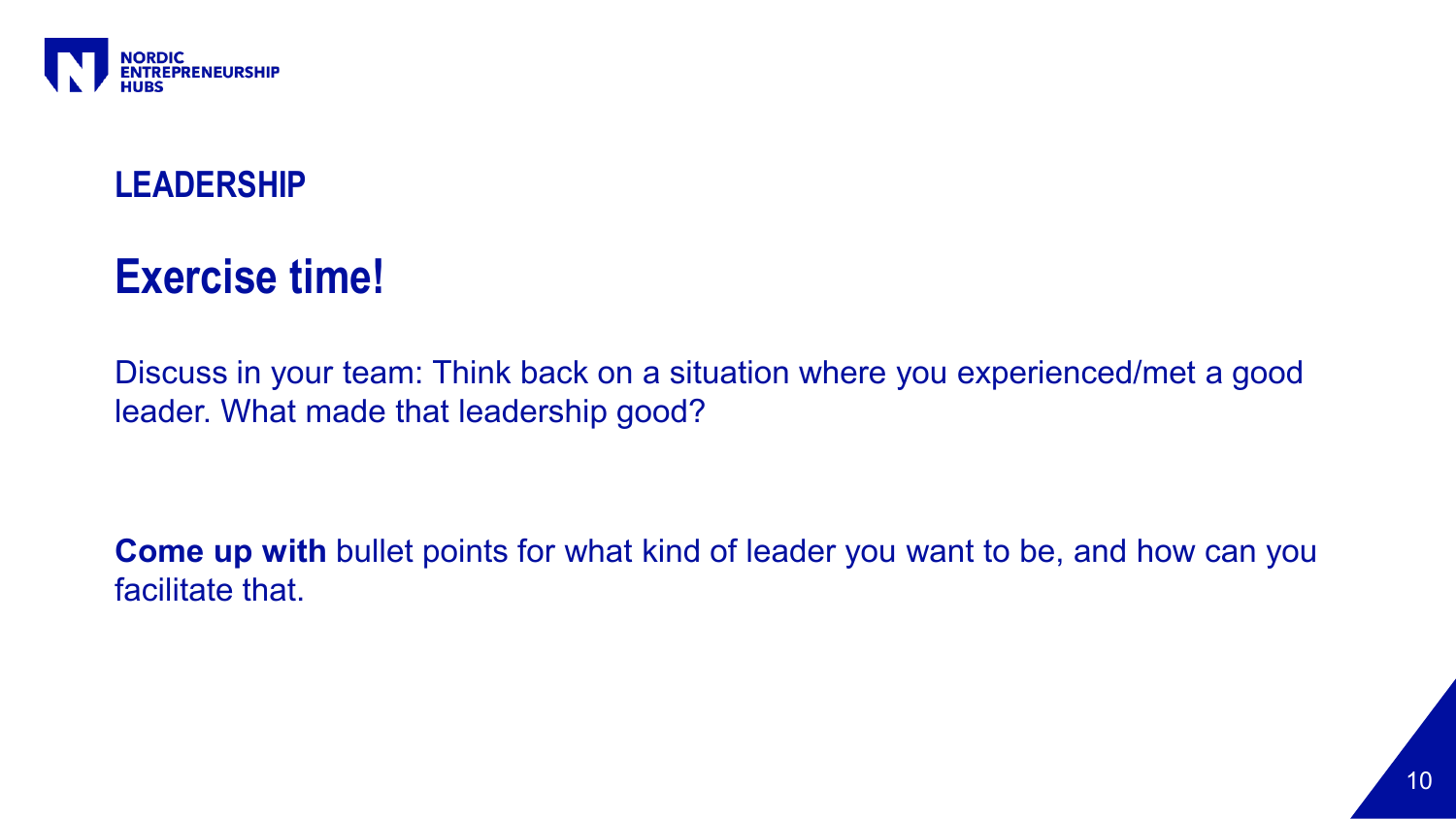# **What's a good leader to you?**

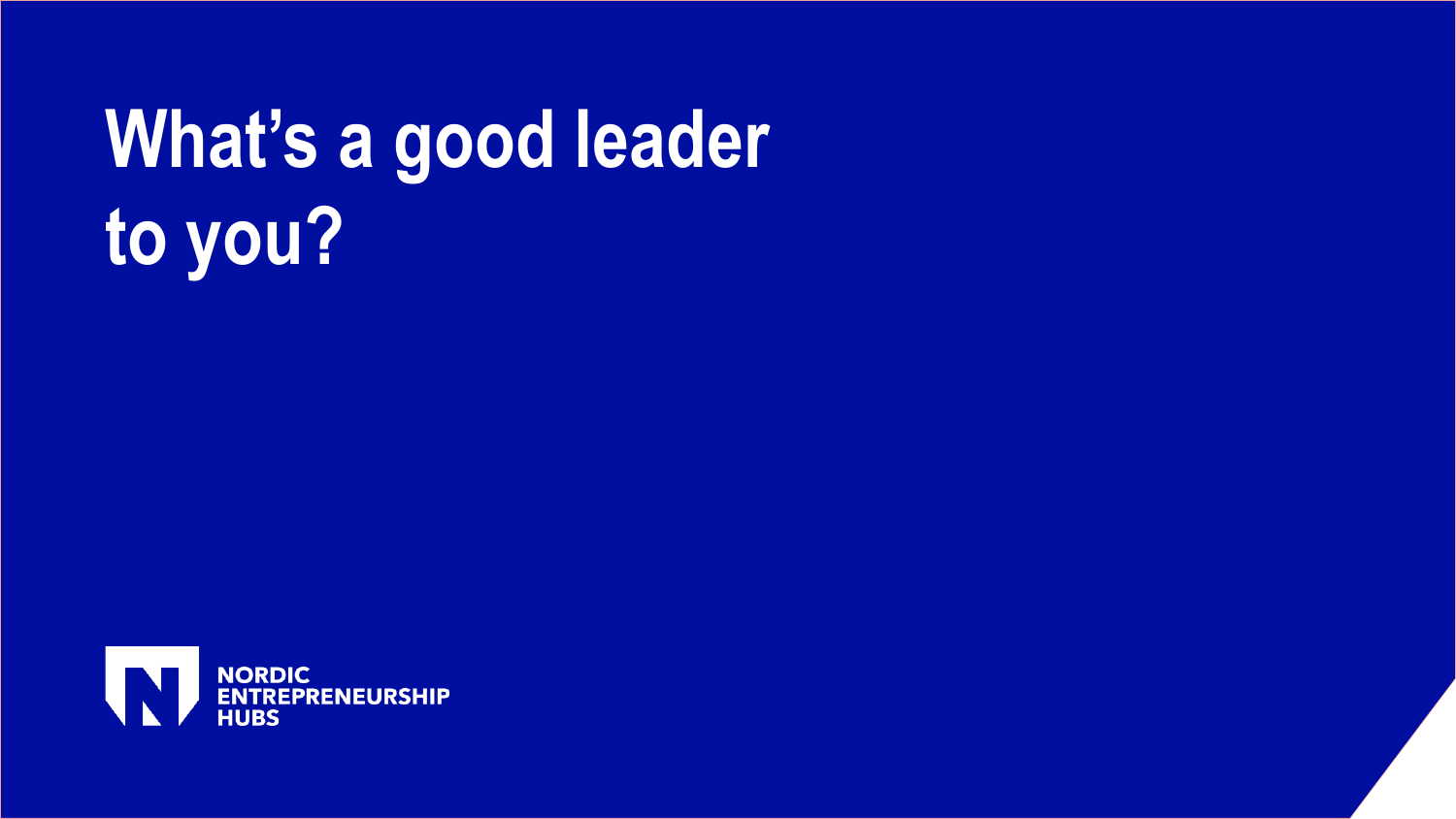

#### **ADMINISTRATION**

- The recruiting process
- Think through how your internship ad is phrased
- What you put out there is a reflection of your startup  $\rightarrow$  Employer branding

• Legal package (ask your coach)

**Administration**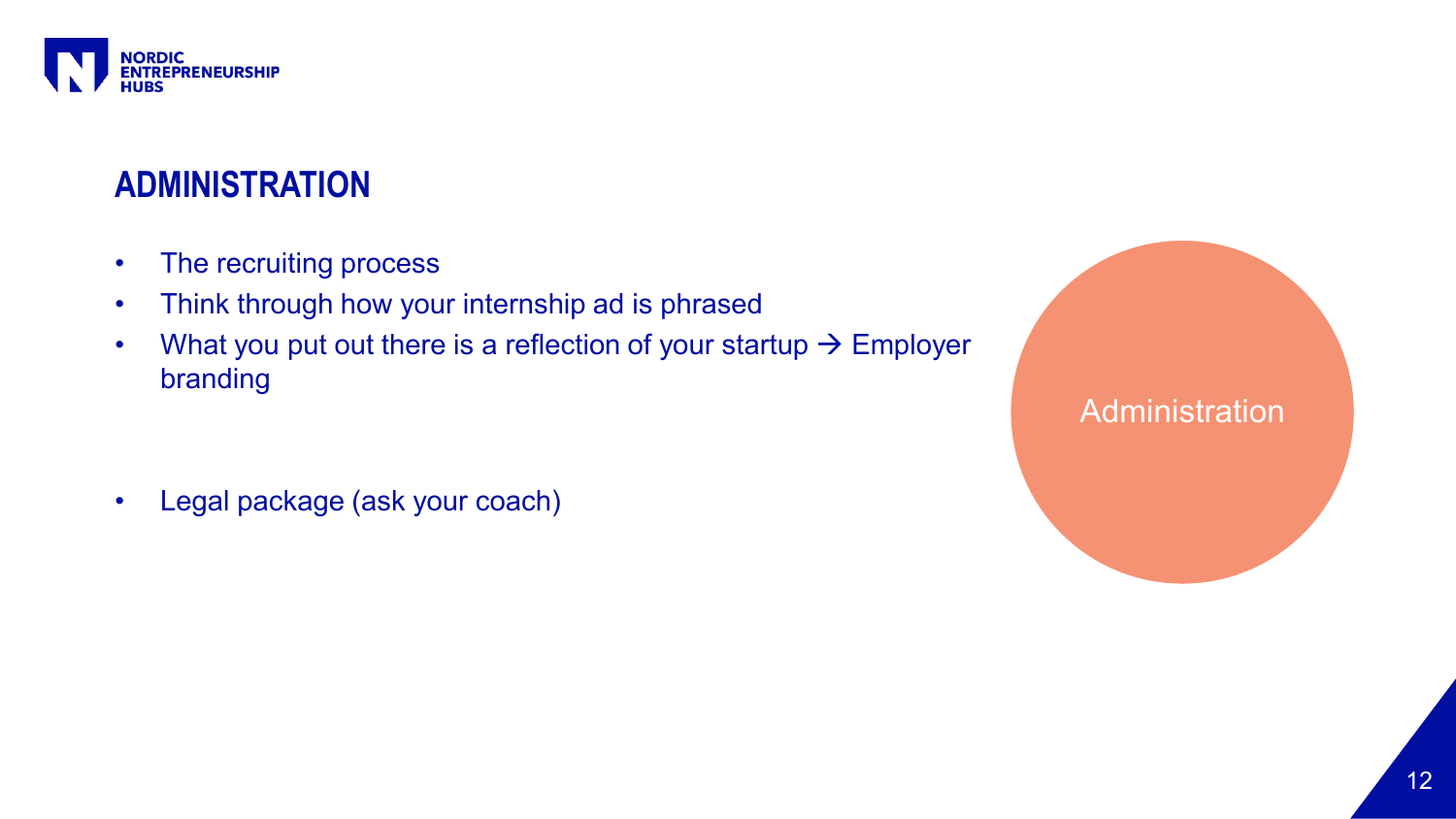

### **LEADERSHIP**

## **Exercise time!**

Discuss in your team and write down what characterizes you startup/team and what you would like to include in an ad when looking for interns.

**Based on your discussion**, write down bullet points on how you think your startup is being perceived from an outside perspective.

*Also reflect upon how you would like your startup to be perceived and how you can reach that.*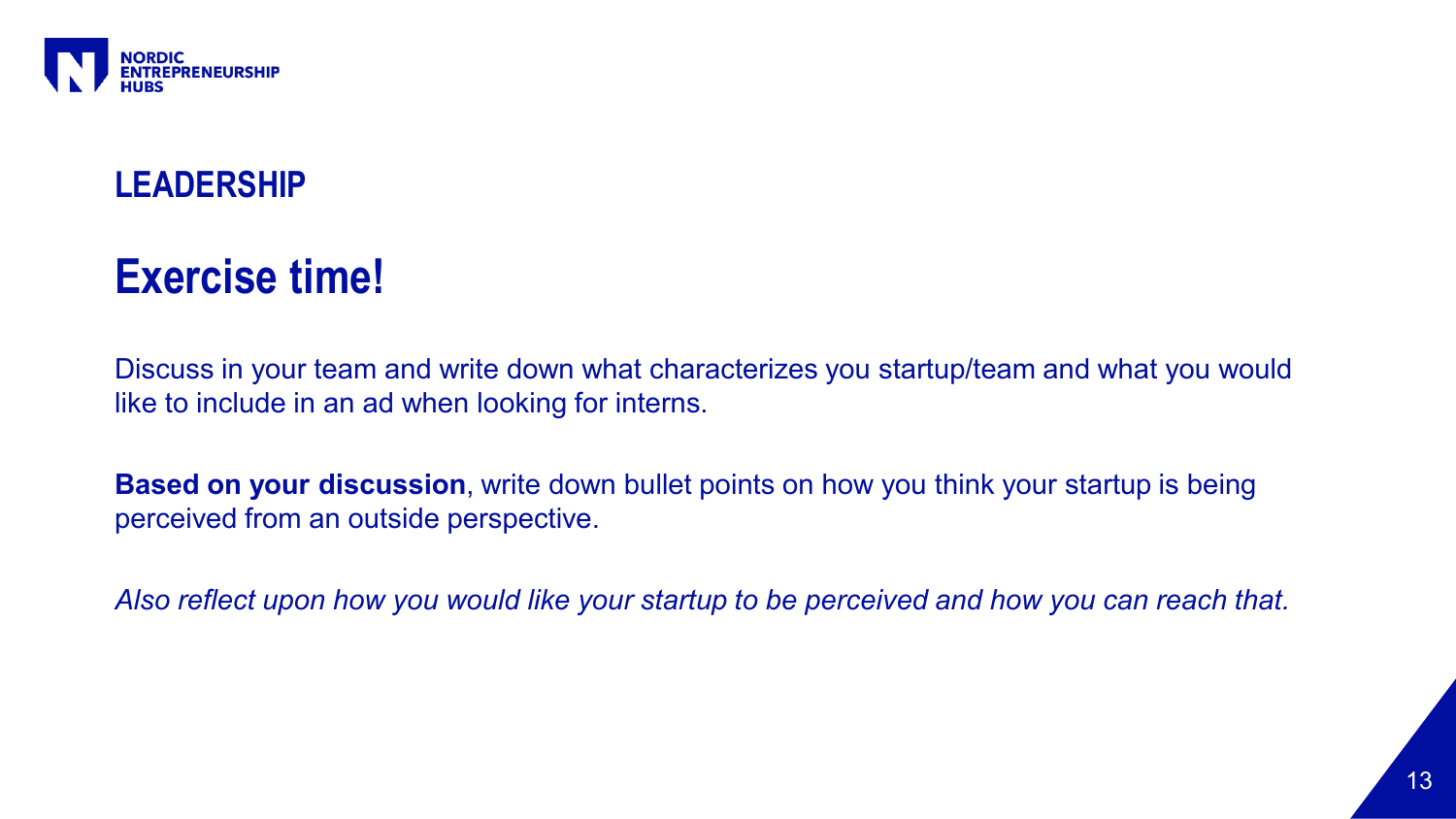# **How do you want your startup to be perceived?**